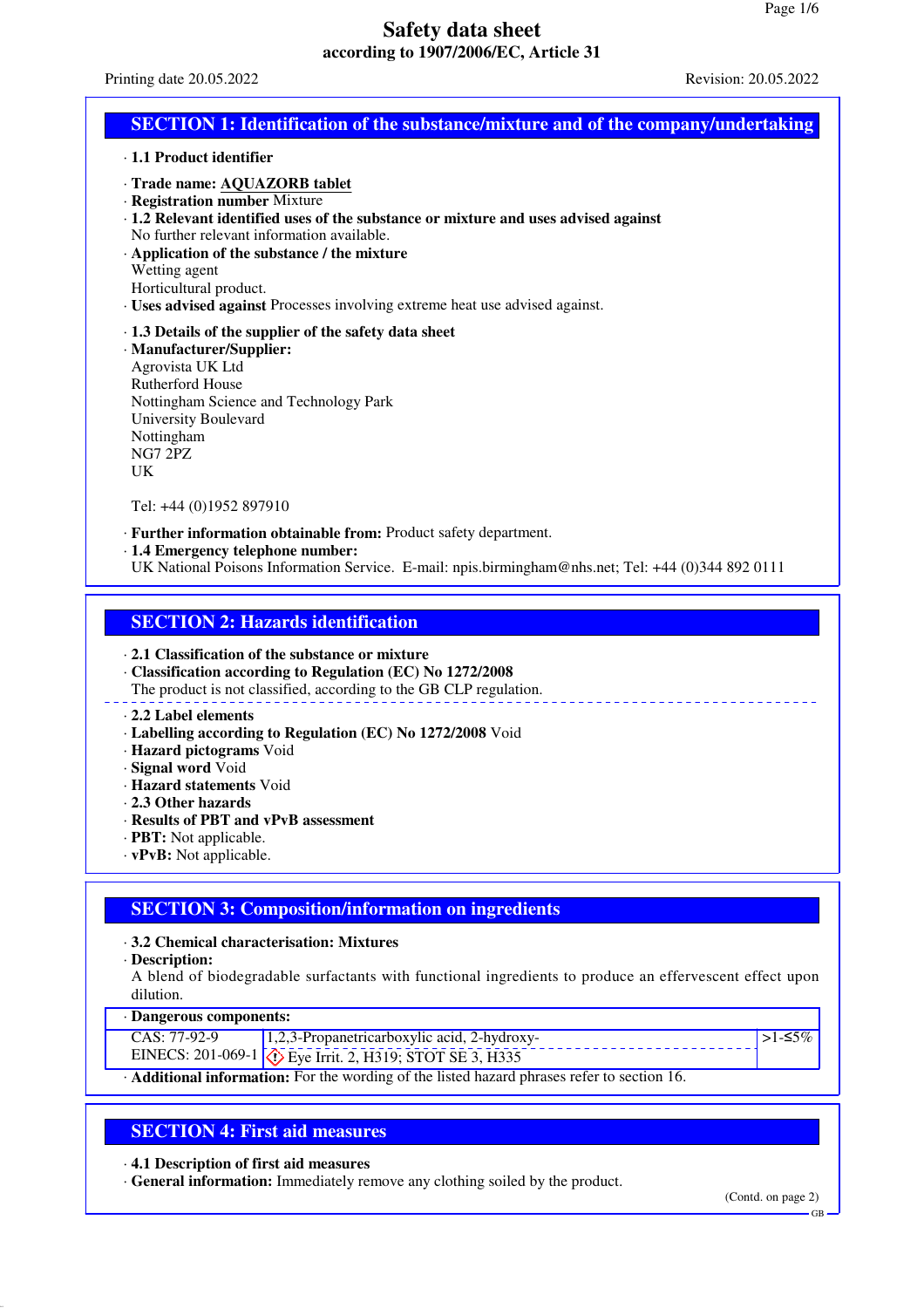Printing date 20.05.2022 Revision: 20.05.2022

(Contd. of page 1)

#### **Trade name: AQUAZORB tablet**

- · **After inhalation:** Supply fresh air; consult doctor in case of complaints.
- · **After skin contact:** Immediately wash with water and soap and rinse thoroughly.
- · **After eye contact:**
- DO NOT DELAY!
- Check for and remove any contact lenses.
- Rinse opened eye for several minutes under running water. Then consult a doctor.
- · **After swallowing:**
- Rinse out mouth and then drink plenty of water.
- Do not induce vomiting; call for medical help immediately.
- If vomiting occurs spontaneously, keep head below hips to prevent aspiration.
- Call for a doctor immediately.
- · **Information for doctor:** Treat symptomatically and supportively.
- · **4.2 Most important symptoms and effects, both acute and delayed** No further relevant information available.
- · **4.3 Indication of any immediate medical attention and special treatment needed** No further relevant information available.

### **SECTION 5: Firefighting measures**

#### · **5.1 Extinguishing media**

- · **Suitable extinguishing agents:**
- CO2, powder or water spray. Fight larger fires with water spray or alcohol resistant foam.
- · **5.2 Special hazards arising from the substance or mixture**
- Formation of toxic gases is possible during heating or in case of fire.
- · **5.3 Advice for firefighters**
- · **Protective equipment:**
- Do not inhale explosion gases or combustion gases.
- Wear self-contained respiratory protective device.
- Wear fully protective suit.

### **SECTION 6: Accidental release measures**

- · **6.1 Personal precautions, protective equipment and emergency procedures** Ensure adequate ventilation
- · **6.2 Environmental precautions:**
- Do not allow product to reach sewage system or any water course in the undiluted form.
- · **6.3 Methods and material for containment and cleaning up:**
- Pick up mechanically.
- Send for recovery or disposal in suitable receptacles.
- · **6.4 Reference to other sections**
- See Section 7 for information on safe handling.
- See Section 8 for information on personal protection equipment.
- See Section 13 for disposal information.

# **SECTION 7: Handling and storage**

#### · **7.1 Precautions for safe handling**

Ensure good ventilation/exhaustion at the workplace.

Avoid direct contact (skin/eye contact, ingestion and/or inhalation of fume/mist/dust) with the product in the undiluted form.

- · **Information about fire and explosion protection:** No special measures required.
- · **7.2 Conditions for safe storage, including any incompatibilities**
- · **Storage:**
- · **Requirements to be met by storerooms and receptacles:** No special requirements.
- · **Information about storage in one common storage facility:**

Store away from foodstuffs.

(Contd. on page 3)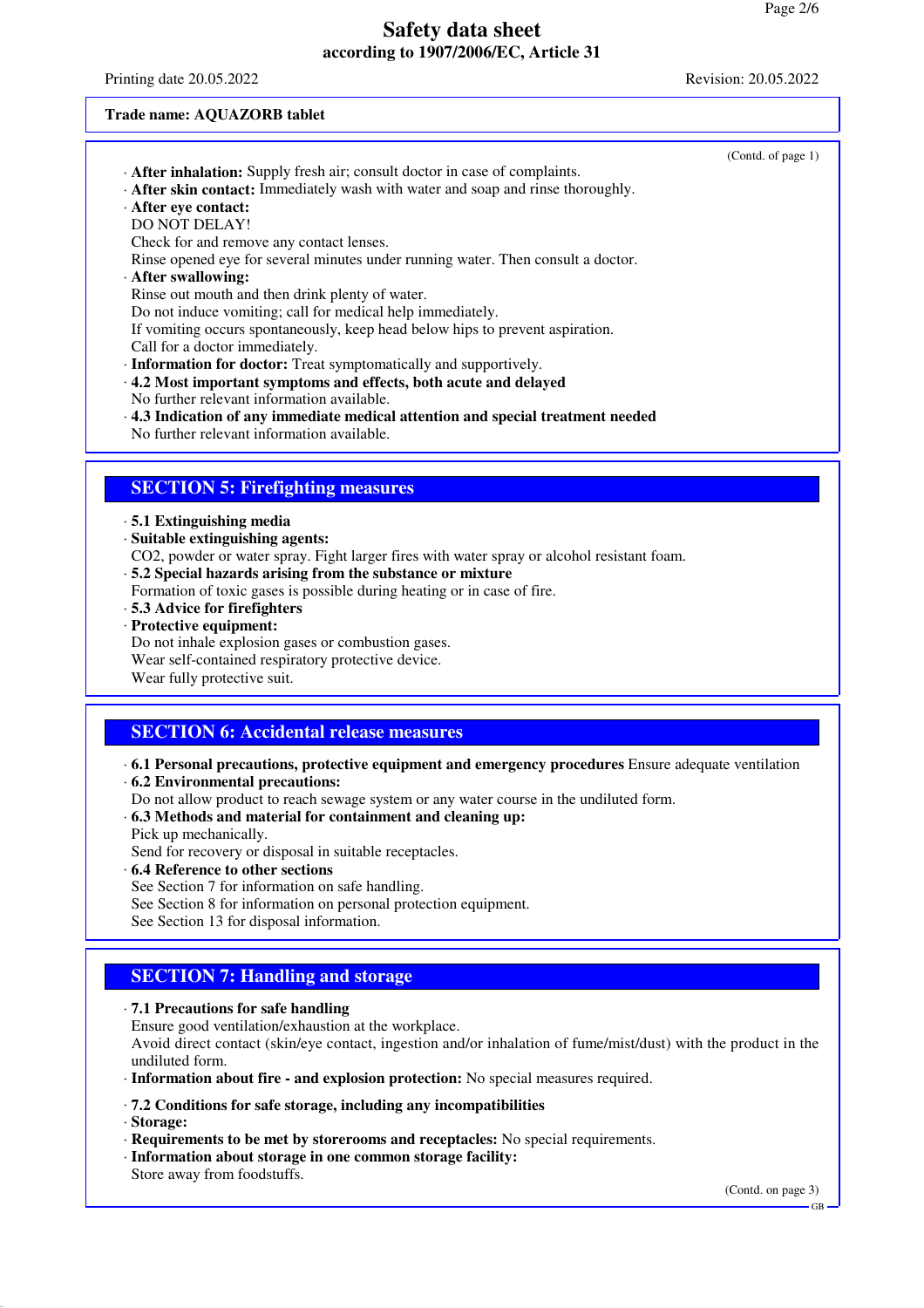Printing date 20.05.2022 Revision: 20.05.2022

#### **Trade name: AQUAZORB tablet**

(Contd. of page 2)

Store away from oxidising agents.

- · **Further information about storage conditions:**
- Protect from humidity and water.
- Keep container tightly sealed.

Store in cool, dry conditions in well sealed receptacles.

- Protect from heat and direct sunlight.
- · **7.3 Specific end use(s)** No further relevant information available.

### **SECTION 8: Exposure controls/personal protection**

- · **8.1 Control parameters**
- · **Additional information about design of technical facilities:** No further data; see item 7.
- · **Ingredients with limit values that require monitoring at the workplace:**
- The product does not contain any relevant quantities of materials with critical values that have to be monitored at the workplace.
- · **Additional information:** The lists valid during the making were used as basis.
- · **8.2 Exposure controls**
- · **Personal protective equipment:**
- · **General protective and hygienic measures:**
- Keep away from foodstuffs, beverages and feed.
- Immediately remove all soiled and contaminated clothing
- Wash hands before breaks and at the end of work.
- Avoid contact with the eyes.
- Avoid close or long term contact with the skin.
- · **Respiratory protection:** Use suitable respiratory protective device in case of insufficient ventilation.
- · **Protection of hands:**



Protective gloves

The glove material has to be impermeable and resistant to the product/ the substance/ the preparation. Selection of the glove material on consideration of the penetration times, rates of diffusion and the degradation

· **Material of gloves**

The selection of the suitable gloves does not only depend on the material, but also on further marks of quality and varies from manufacturer to manufacturer. As the product is a preparation of several substances, the resistance of the glove material can not be calculated in advance and has therefore to be checked prior to the application.

### · **Penetration time of glove material**

The exact break through time has to be found out by the manufacturer of the protective gloves and has to be observed.

· **Eye protection:**



Tightly sealed goggles

### · **Body protection:**

Impervious protective clothing Body protection must be chosen depending on product properties, activity and possible exposure.

(Contd. on page 4)

GB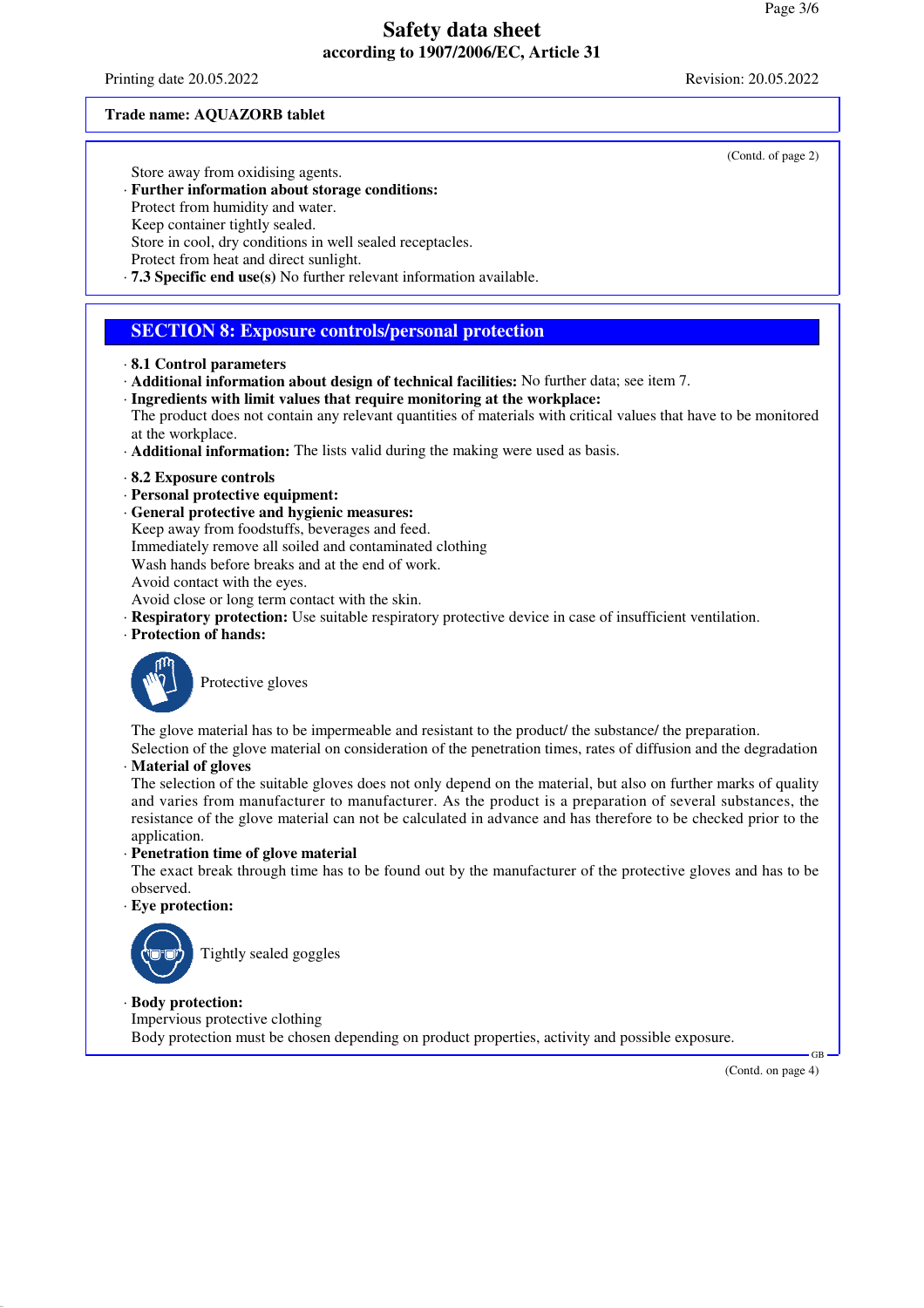Printing date 20.05.2022 Revision: 20.05.2022

**Trade name: AQUAZORB tablet**

(Contd. of page 3)

| <b>SECTION 9: Physical and chemical properties</b>         |                                                                |  |  |  |
|------------------------------------------------------------|----------------------------------------------------------------|--|--|--|
| .9.1 Information on basic physical and chemical properties |                                                                |  |  |  |
| <b>General Information</b>                                 |                                                                |  |  |  |
| $\cdot$ Appearance:                                        |                                                                |  |  |  |
| Form:                                                      | Tablets                                                        |  |  |  |
| Colour:<br>· Odour:                                        | Yellow<br>Mild                                                 |  |  |  |
| ⋅ Odour threshold:                                         | Not determined.                                                |  |  |  |
| · pH-value:                                                | Not determined.                                                |  |  |  |
|                                                            |                                                                |  |  |  |
| Change in condition<br>Melting point/freezing point:       | Undetermined.                                                  |  |  |  |
| Initial boiling point and boiling range: Undetermined.     |                                                                |  |  |  |
| · Flash point:                                             | Not applicable.                                                |  |  |  |
|                                                            |                                                                |  |  |  |
| · Flammability (solid, gas):                               | Not applicable.                                                |  |  |  |
| · Decomposition temperature:                               | Not determined.                                                |  |  |  |
| · Auto-ignition temperature:                               | Product is not self-igniting.                                  |  |  |  |
| · Explosive properties:                                    | Product does not present an explosion hazard.                  |  |  |  |
| · Explosion limits:                                        |                                                                |  |  |  |
| Lower:                                                     | Not determined.                                                |  |  |  |
| <b>Upper:</b>                                              | Not determined.                                                |  |  |  |
| · Vapour pressure:                                         | Not determined.                                                |  |  |  |
| · Density:                                                 | Not determined.                                                |  |  |  |
| · Relative density                                         | Not determined.                                                |  |  |  |
| · Vapour density                                           | Not determined.                                                |  |  |  |
| · Evaporation rate                                         | Not determined.                                                |  |  |  |
| · Solubility in / Miscibility with                         |                                                                |  |  |  |
| water:                                                     | Soluble.                                                       |  |  |  |
| · Partition coefficient: n-octanol/water:                  | Not determined.                                                |  |  |  |
| · Viscosity:                                               |                                                                |  |  |  |
| Dynamic:                                                   | Not determined.                                                |  |  |  |
| Kinematic:                                                 | Not determined.                                                |  |  |  |
| · Solvent content:                                         |                                                                |  |  |  |
| VOC (EC)                                                   | $0.00 \%$                                                      |  |  |  |
| . 9.2 Other information                                    | NOTE: The physical data presented above are typical values and |  |  |  |
|                                                            | should not be construed as a specification.                    |  |  |  |

# **SECTION 10: Stability and reactivity**

· **10.1 Reactivity** No further relevant information available.

· **10.2 Chemical stability**

· **Thermal decomposition / conditions to be avoided:**

No decomposition if used and stored according to specifications.

To avoid thermal decomposition do not overheat.

- · **10.3 Possibility of hazardous reactions** No dangerous reactions known.
- · **10.4 Conditions to avoid** No further relevant information available.

· **10.5 Incompatible materials:**

Strong acids.

Strong bases.

Strong oxidising agents.

GB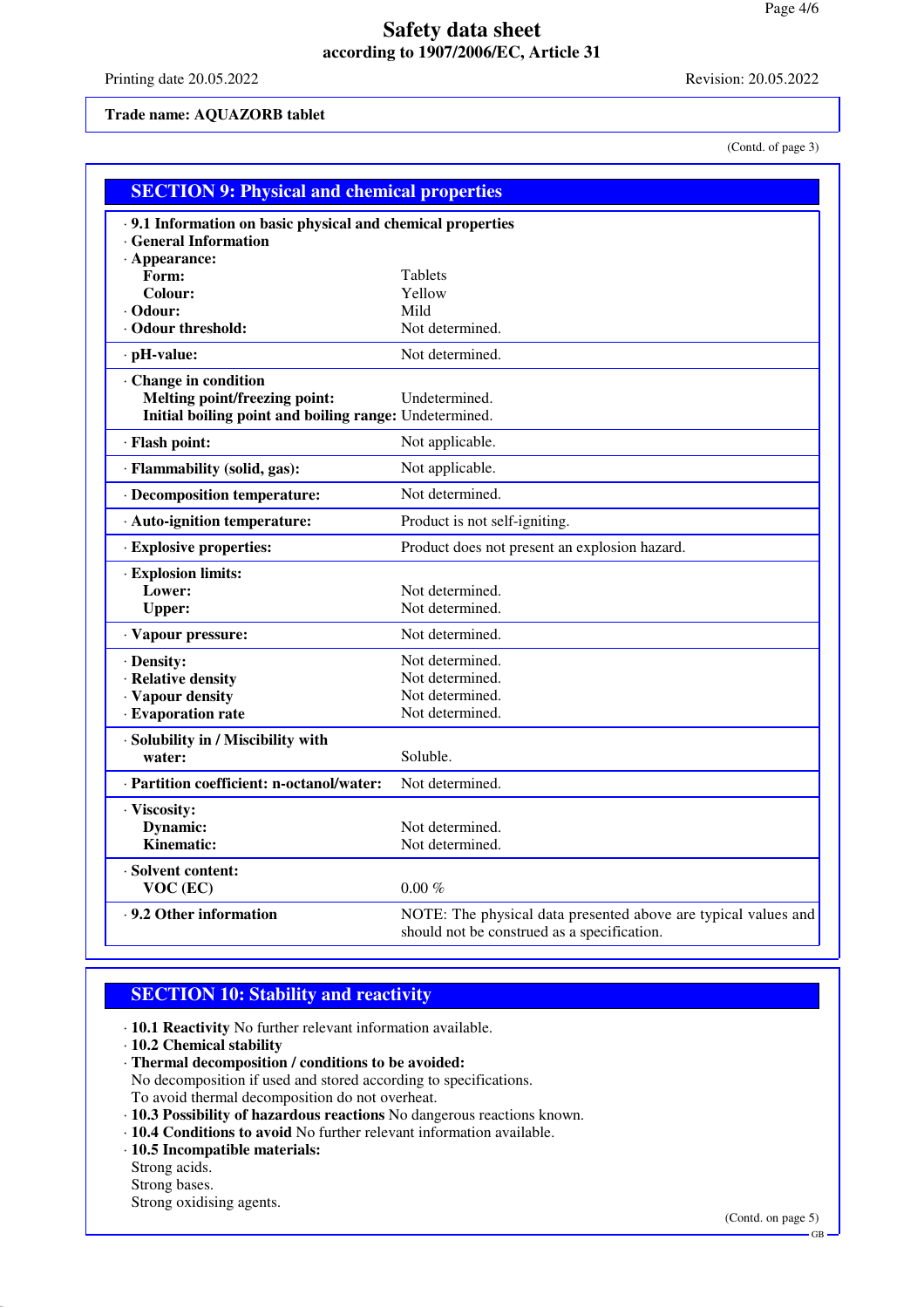Printing date 20.05.2022 Revision: 20.05.2022

(Contd. of page 4)

### **Trade name: AQUAZORB tablet**

· **10.6 Hazardous decomposition products:**

Carbon monoxide and carbon dioxide Sulphur oxides (SOx)

### **SECTION 11: Toxicological information**

· **11.1 Information on toxicological effects**

· **Acute toxicity** Based on available data, the classification criteria are not met.

· **Primary irritant effect:**

· **Skin corrosion/irritation**

Will defat and dry the skin.

Frequent or prolonged contact may irritate and cause dermatitis.

- · **Serious eye damage/irritation** Based on available data, the classification criteria are not met.
- · **Respiratory or skin sensitisation** Based on available data, the classification criteria are not met.
- · **Additional toxicological information:**
- · **CMR effects (carcinogenity, mutagenicity and toxicity for reproduction)**
- · **Germ cell mutagenicity** Based on available data, the classification criteria are not met.
- · **Carcinogenicity** Based on available data, the classification criteria are not met.
- · **Reproductive toxicity** Based on available data, the classification criteria are not met.
- · **STOT-single exposure** Based on available data, the classification criteria are not met.
- · **STOT-repeated exposure** Based on available data, the classification criteria are not met.
- · **Aspiration hazard** Based on available data, the classification criteria are not met.

### **SECTION 12: Ecological information**

- · **12.1 Toxicity**
- · **Aquatic toxicity:** No further relevant information available.
- · **12.2 Persistence and degradability** The organic portion of the product is biodegradable.
- · **12.3 Bioaccumulative potential** Product is not expected to bioaccumulate.
- · **12.4 Mobility in soil** No further relevant information available.
- · **Additional ecological information:**

· **General notes:**

Water hazard class 1 (German Regulation) (Self-assessment): slightly hazardous for water Do not allow undiluted product or large quantities of it to reach ground water, water course or sewage system. Must not reach sewage water or drainage ditch undiluted or unneutralised.

- · **12.5 Results of PBT and vPvB assessment**
- · **PBT:** Not applicable.
- · **vPvB:** Not applicable.
- · **12.6 Other adverse effects** No further relevant information available.

# **SECTION 13: Disposal considerations**

### · **13.1 Waste treatment methods**

- · **Recommendation**
- Recommended Hierarchy of Controls:
- Minimise waste;
- Reuse if not contaminated;
- Recycle, if possible; or
- Safe disposal (if all else fails).

Contact waste processors for recycling information.

Must not be disposed together with household garbage. Do not allow product to reach sewage system. Used, degraded or contaminated product may be classified as hazardous waste. Anyone classifying hazardous waste and determining its fate must be qualified in accordance with state and international legislation.

(Contd. on page 6)

GB